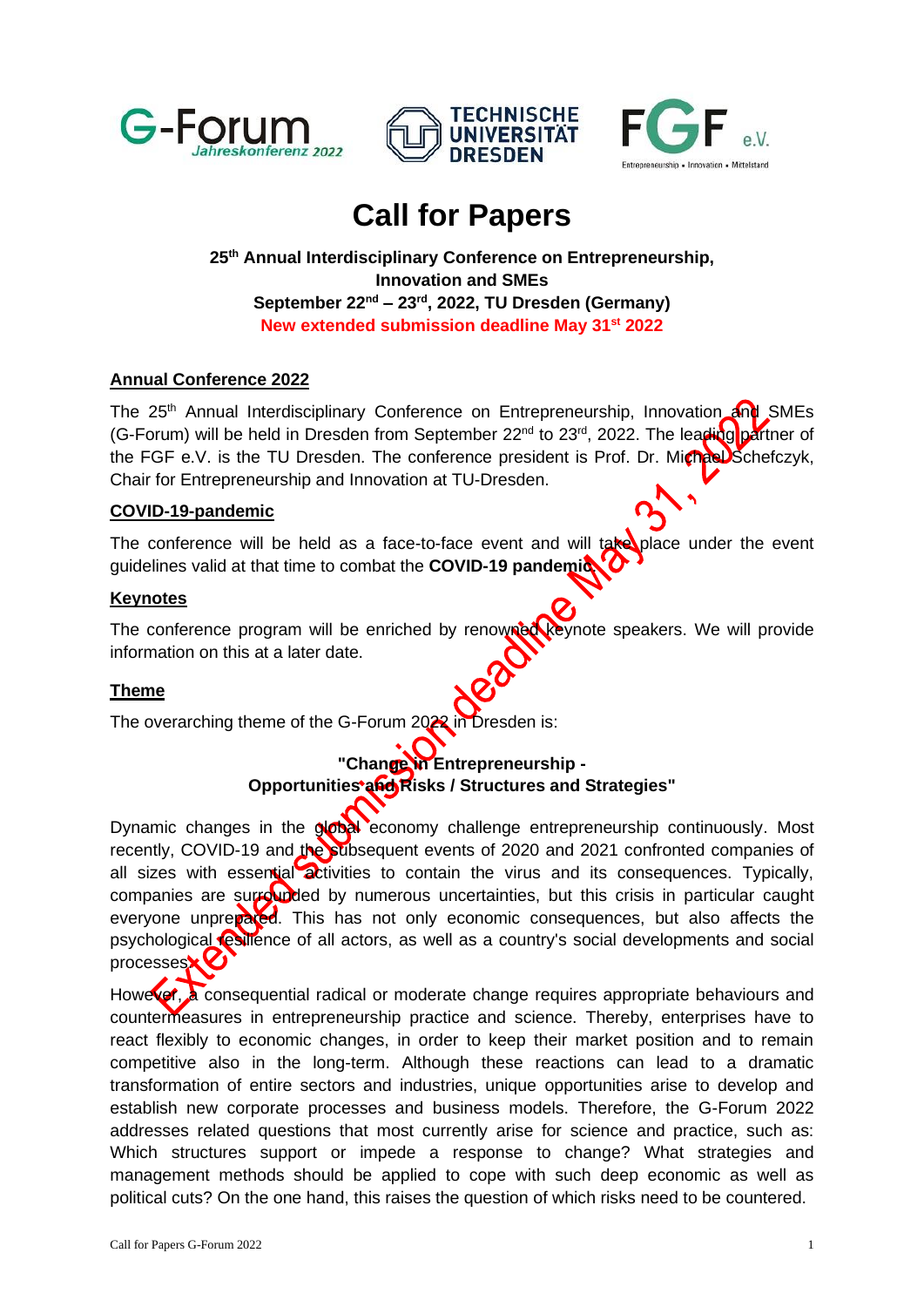





On the other hand, it has to be explored which opportunities arise for entrepreneurship through the confrontation with change and moreover, which solution approaches might be suitable for coping with such fundamental external influences.

#### **Science and practice**

To enhance the exchange between science and practice, submissions "from both worlds" are expressly desired. Topic-specific sessions are offered which are either based on submissions from science or practice. There will be two independent review processes to meet the different requirements of submissions from both realms.

#### **Topics**

In addition to submissions addressing the quiding theme of the conference, the conference organizers expressly welcome any submission that corresponds to the three main thematic fields of the FGF e.V. These are the topics:

- **Entrepreneurship**
- **Innovation**
- SMEs.

In this way, the G-Forum will fulfill its role as a central plation for the scientific community to exchange views on the current state of scientific discussion.

#### **Languages**

The conference languages are German and English

#### **Submission types**

It is possible to submit full papers (max. 30 pages excluding bibliography, graphics, tables) to the G-Forum. Authors of full paper submissions will receive a developmental review from members of the G-Forum Review Board and can qualify for a 20-minute presentation plus 10-minute discussion. However, proposals for presentations can also be submitted as an abstract. An abstract should not exceed 1,000 words. Short abstracts will qualify for shorter presentations (10 minutes presentations) or poster presentations.

Please submit your full papers or abstracts as a pdf document in an anonymized form (without author information) until May 10, 2022 via our [G-Forum conference tool.](https://www.conftool.com/g-forum2022/index.php?page=login&lang=1)

# **Guidelines for submission (full paper and abstracts)**

Research-and practice-oriented papers can be submitted. Please register as a user of the [G-](https://www.conftool.com/g-forum2022/index.php?page=login&lang=1)[Forum conference tool.](https://www.conftool.com/g-forum2022/index.php?page=login&lang=1) Please do not forget to upload your anonymized submission as a PDF document. Submissions are possible in German or English. Submissions of scientific contributions should ideally be structured as follows:

- Problem definition (research gap / objective)
- Theoretical foundation
- Methodology / empirical research context
- Results
- Implications for entrepreneurship research and practice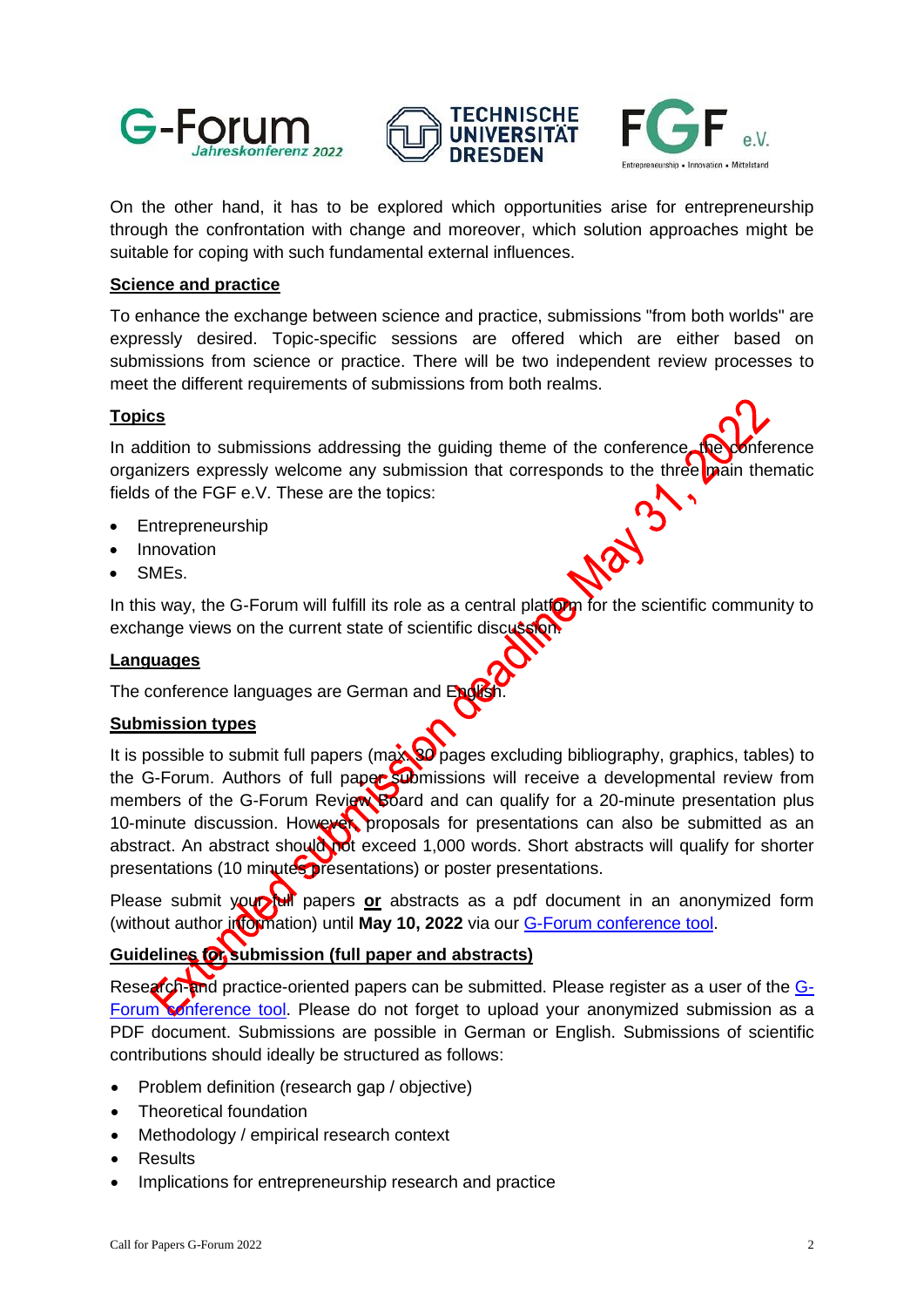





Submissions of practical contributions should include a clear starting point, objectives, results and implications for practice.

#### **Review process**

The selection of full papers and abstracts to be presented at the conference will be based on a double-blind review process. Only full paper submissions will receive a developmental review. The G-Forum review board is responsible for the review process. We will inform the authors on the acceptance of their submissions in mid-July 2022.

#### **Awards**

Various subject areas of the FGF will be recognized with awards. These awards will be announced 2022 prior to the conference. Detailed information (tender texts) will be available on the [FGF website.](https://www.fgf-ev.de/) We also recommend following the news in our [FGF Newsletter](https://www.fgf-ev.de/newsletter-2/) (only in German).

#### **Doctoral Colloquium**

On September 21<sup>st</sup>, 2022, we invite interested doctoral **Students** in the fields of entrepreneurship, innovation and medium-sized companies to a doctoral colloquium. Experienced researchers give an introduction to the following questions and themes:

- How to successfully master a PhD
- How to publish my doctoral research in reputable academic journals
- An introduction to the FGF structured doctoral program class of 2023

Moreover, selected doctoral students will have the opportunity to present their ongoing research projects in a developmental workshop atmosphere and to discuss them with experienced scholars. A proposal should contain a two- to three-page description with the following information:

- Topic
- Research question(s)
- Research design
- Hypothesis (hypotheses) and
- (If available) first results and information about questions for the colloquium.

Please register by e-mail to Ulrich Knaup [\(knaup@fgf-ev.de\)](mailto:knaup@fgf-ev.de) by July 30<sup>th</sup>, 2022 using the keyword "**Bostoral Colloquium 2022**". Participation in the doctoral colloquium is linked to registration for the G-Forum.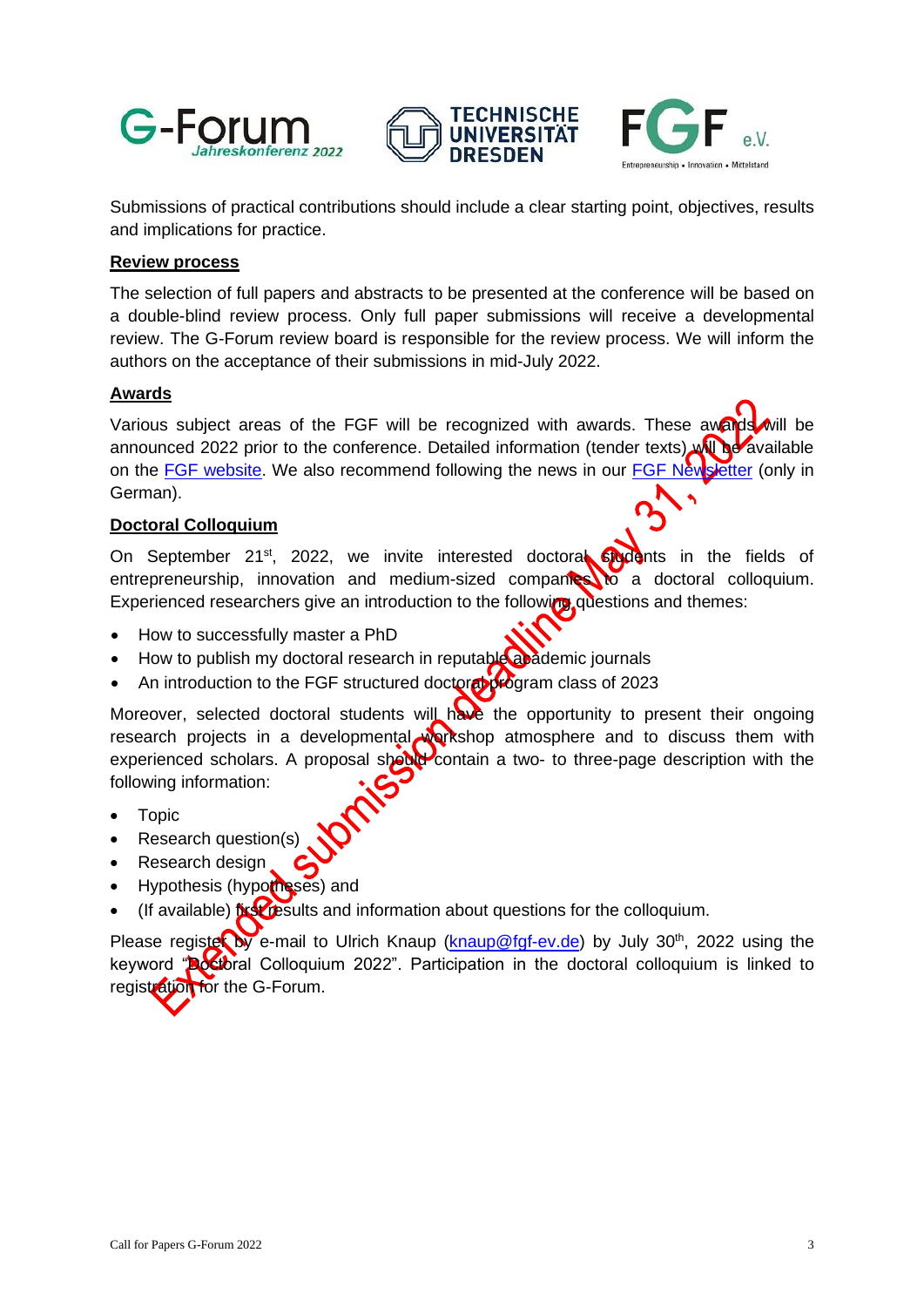





# **Conference Fees**

- Members of FGF: € 310, -
- Non-members of FGF including a one-year FGF membership\*: € 390, -
- Non-members of FGF without a one-year FGF membership: € 390, -

\* Membership will be renewed automatically after one year (annual membership fee is € 120,-), but can be cancelled three months (September 30<sup>th</sup>, 2023) before expiration.

The conference fees include participation in all conference sessions, conference materials and all meals during the conference (coffee and lunch breaks) and participation in the conference dinner.

#### **Students**

A limited number of students (no doctoral students and no research associates) will be able to participate in the conference for a fee of  $\epsilon$  100, -. Applications (informal request, copy of student ID card) must be sent to the e-mail address [knaup@fgf-ev.de.](mailto:knaup@fgf-ev.de) The decision will be communicated by e-mail in September.<br>
Overview of important dates<br>
Doctoral Colloquium<br>
September 21<sup>st</sup> 2000 communicated by e-mail in September.

#### **Overview of important dates**

#### **Doctoral Colloquium**

#### **September 21 st, 2022**

Registrations with the subject "Doctoral Colloquium" by July 30, 2022 by email to [knaup@fgf](mailto:knaup@fgf-ev.de)[ev.de](mailto:knaup@fgf-ev.de)

# **Conference**

# **September 22 rd – 23 rd, 2022**

Submission of abstracts or full papers before May 10<sup>th</sup>, 2022 via our G-Forum conference [tool,](https://www.conftool.com/g-forum2022/index.php?page=login&lang=1) notification of acceptance: mid-July 2022

Registration deadline for participants: September 15<sup>th</sup>, 2022

#### **Website**

The conference website is: [https://www.fgf-ev.de/en/g-forum-conference-2022-in-dresden](https://www.fgf-ev.de/en/g-forum-conference-2022-in-dresden-germany/)[germany/](https://www.fgf-ev.de/en/g-forum-conference-2022-in-dresden-germany/)

# Accommodation

Hotels close to the conference venue (TU Dresden), are available in various price ranges. Please **Make your hotel reservation early, just before the conference there will be hardly any** rooms left.

# **We look forward to welcoming you in Dresden!**